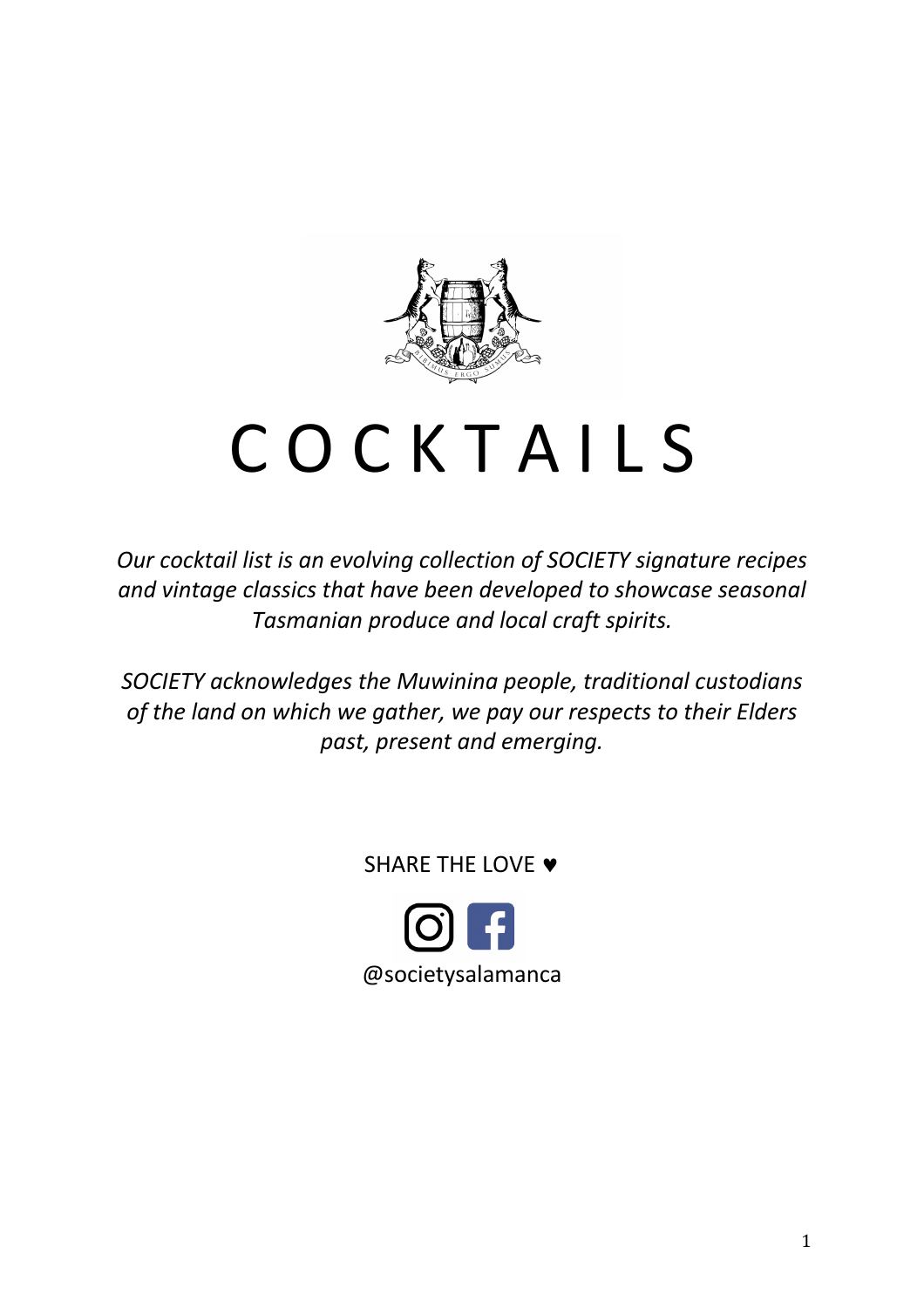### PREMIUM MIXED SPIRITS

| <b>GIN &amp; TONIC</b><br><b>MCHENRY, CLASSIC GIN</b><br><b>HOUSE-MADE TONIC</b><br><b>DEHYDRATED ORANGE</b>     | \$10 |
|------------------------------------------------------------------------------------------------------------------|------|
| <b>VODKA SODA</b><br><b>ENDANGERED DISTILLING, VODKA</b><br><b>SODA</b><br><b>FRESH LIME</b>                     | \$10 |
| <b>PALOMA</b><br><b>1800, SILVER TEQUILA</b><br><b>PINK GRAPEFRUIT JUICE</b><br><b>LEMONADE &amp; FRESH LIME</b> | \$10 |
| DARK & STORMY<br><b>BEACH HOUSE, SPICED RUM</b><br><b>GINGER BEER</b><br><b>FRESH LIME &amp; MINT</b>            | \$10 |
| <b>CUBA LIBRE</b><br>HAVANA CLUB, 7YO CUBAN RUM<br><b>COCA - COLA</b>                                            | \$10 |

**FRESH LIME**

*Because there is nothing basic about our back bar*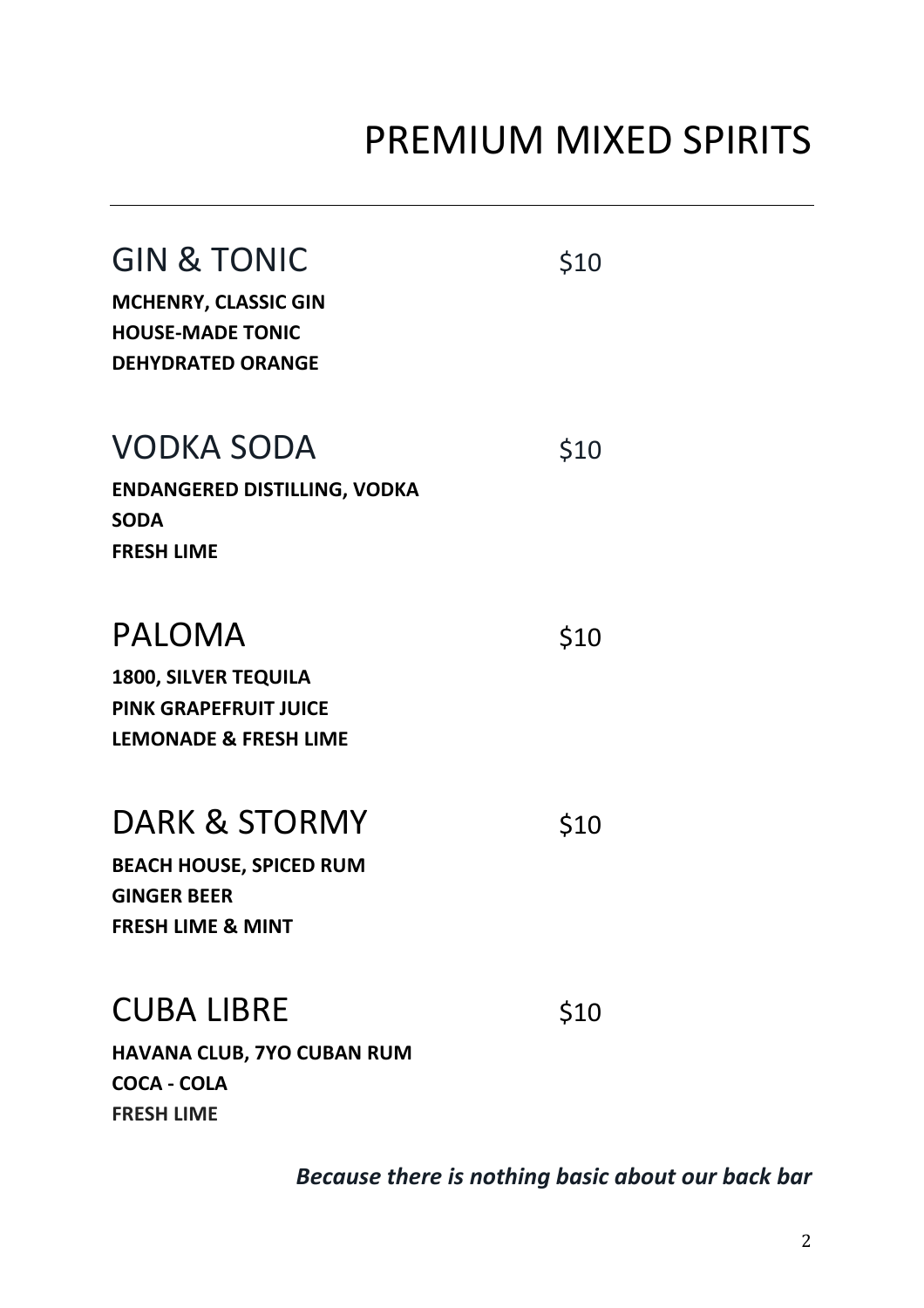### SOCIETY SIGNATURE

#### ELDERFLOWER GIN MULE \$20

*One of our all-time best sellers. Fresh, fragrant and bubbly.*

**MCHENRY, CLASSIC DRY GIN ASHBOLT ELDERFLOWER GINGER BEER LIME JUICE MINT**

#### SOCIETY SOUR \$20

*Our signature sour. Tasmanian Gin and Aperol are shaken into submission with fresh citrus, sugar and egg white, creating a gorgeous meringue like foam.* 

**MCHENRY, CLASSIC DRY GIN APEROL, APERITIVO EGG WHITE, LEMON, SUGAR SHERBET**

#### RASPBERRY FIZZ \$20

*The ultimate adult treat, spiked raspberry lemonade, topped with a whipped raspberry meringue foam, garnished with whiz fizz.*

**ENDANGERED DISTILLING, VODKA RASPBERRY LIQUEUR LEMON & SODA RASPBERRY FOAM SHERBET** 





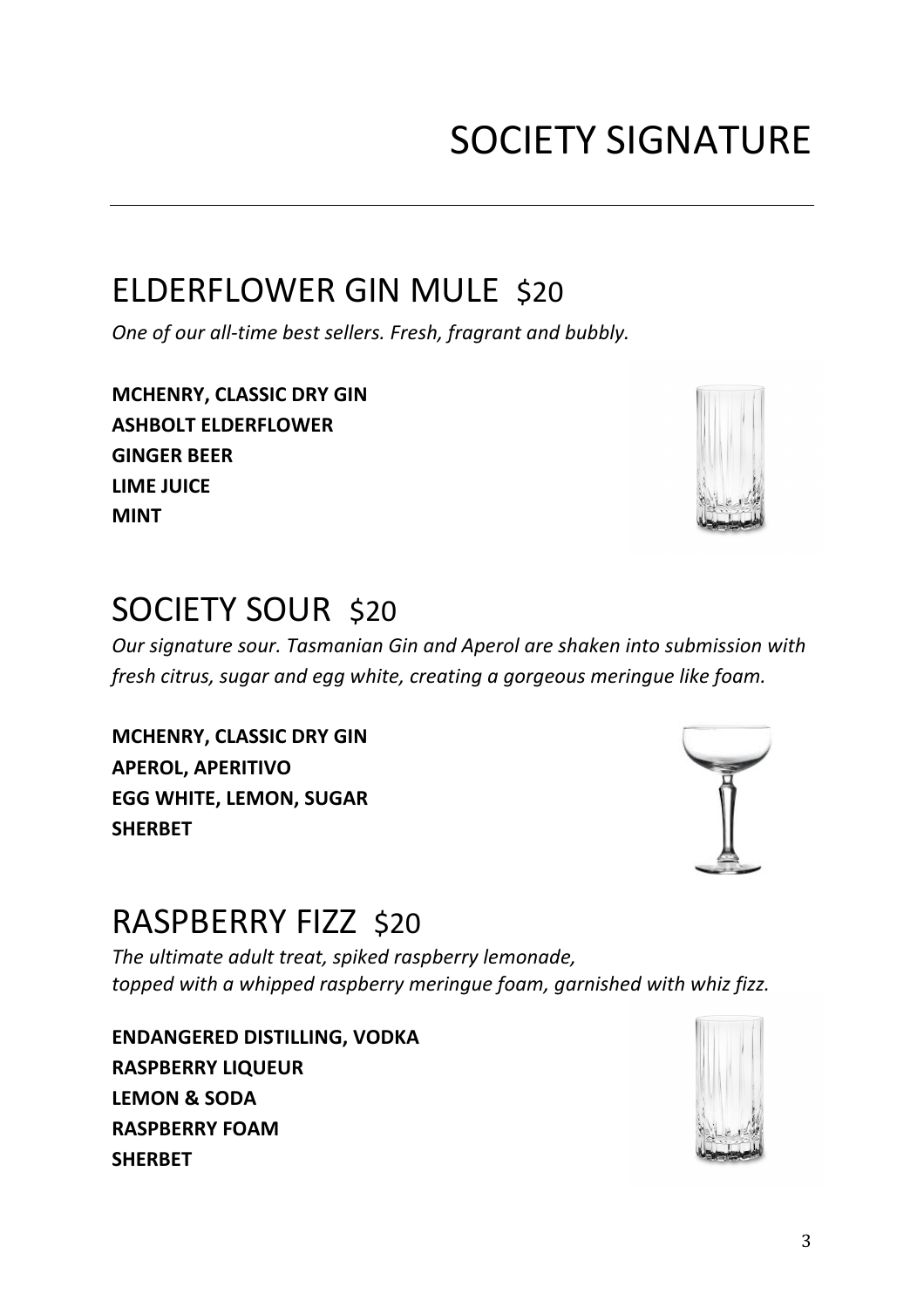### DARK MOFO

DRINKS TO OPEN YOUR MIND AND CARRY YOU INTO THE NIGHT

#### ABSINTHE MINDED \$20

*The love child of our bartenders Ronan and Katie. Inspired by some experimentation for a local absinthe cocktail competition.* 

**MCHENRY, CLASSIC DRY GIN LOCAL ABSINTHE CAMPARI, BITTER ORGEAT LEMON JUICE**

#### COFFEE & CIGARETTES \$20

*Strong, smoky and INTENSE. This is not for everyone. Created for those that indulge in life's more addictive pleasures.* 

**LAPHROAIG, SINGLE MALT WHISKY CYNAR, AMARO COLD DRIP COFFEE ORANGE TWIST**

THE DAVIS \$20

*Pucker up, tart and complex, a bitter sweet symphony.*

**HAVANA CLUB, 7yo CUBAN RUM PUNT E MES // AMARO POMEGRANATE MOLASSES LIME JUICE**





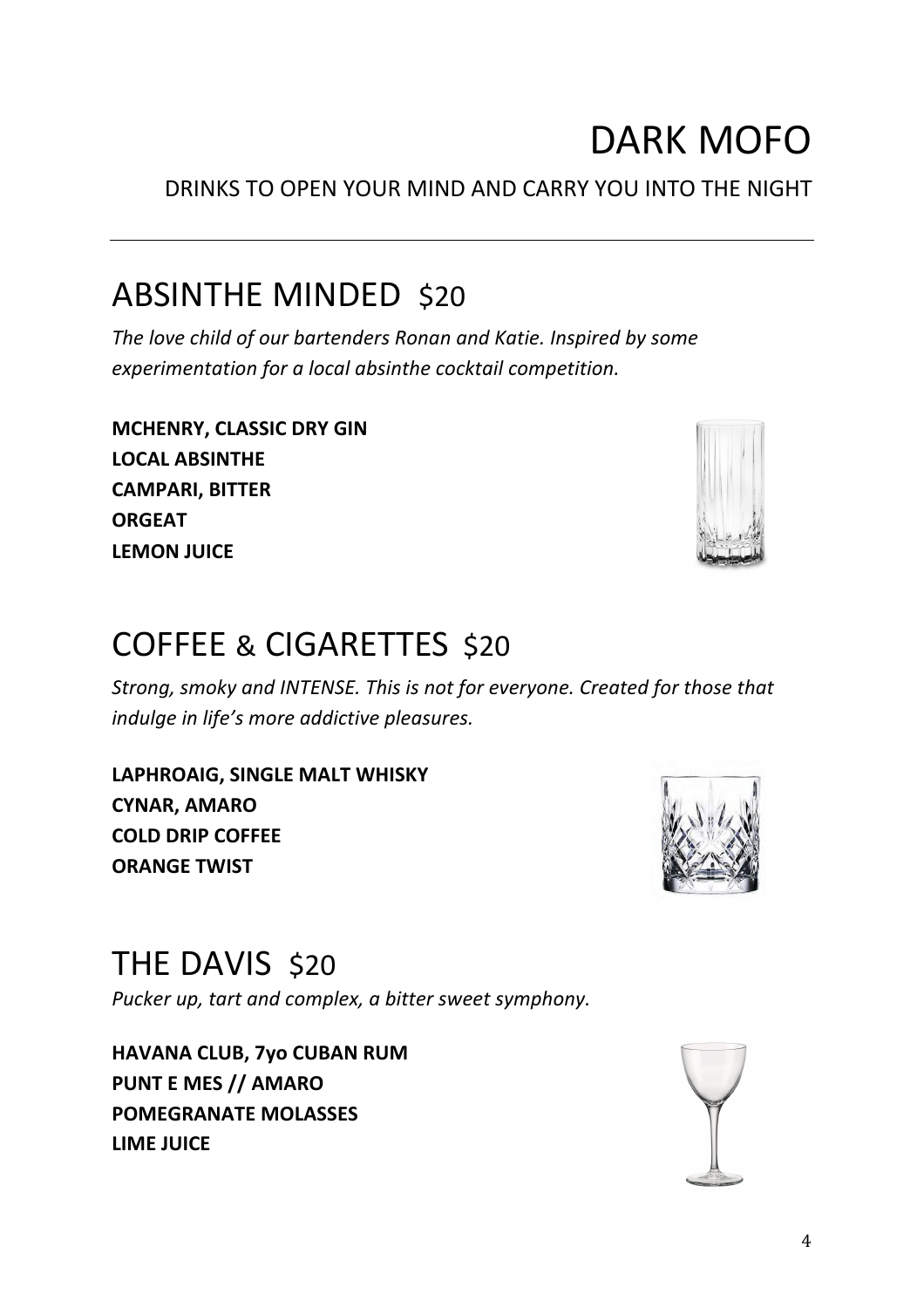### DARK MOFO

#### DRINKS TO OPEN YOUR MIND AND CARRY YOU INTO THE NIGHT

#### HELLFIRE SOUR \$20

*Sloe and Dry Gin, the heat of chilli, the sting of citrus, the aroma of rose, shaken into submission*

**HELLFIRE, DRY GIN HELLFIRE, SLOE GIN EGG WHITE, LEMON, SUGAR CHILLI FLAKES**

#### SAFFRON NEGRONI \$20

*The bitter sweet crimson classic with a Tasmanian twist.*

**GROWERS OWN, SAFFRON GIN CAMPARI, BITTER APERITIVO ANTICA FORMULA, SWEET VERMOUTH ORANGE TWIST**

#### MENACE TO SOCIETY \$30

*Our take on tiki. Limit of one cocktail per customer as this drink is also a menace to sobriety.* 

**CAMPARI, BITTER APERITIVO MCHENRY, CLASSIC DRY GIN DEL MAGUEY, VIDA MEZCAL HAVANA CLUB, 7yo CUBAN RUM JEZABEL, ABSINTHE LIME // PINK GRAPEFRUIT // PINEAPPLE ORGEAT // FRESH MINT**





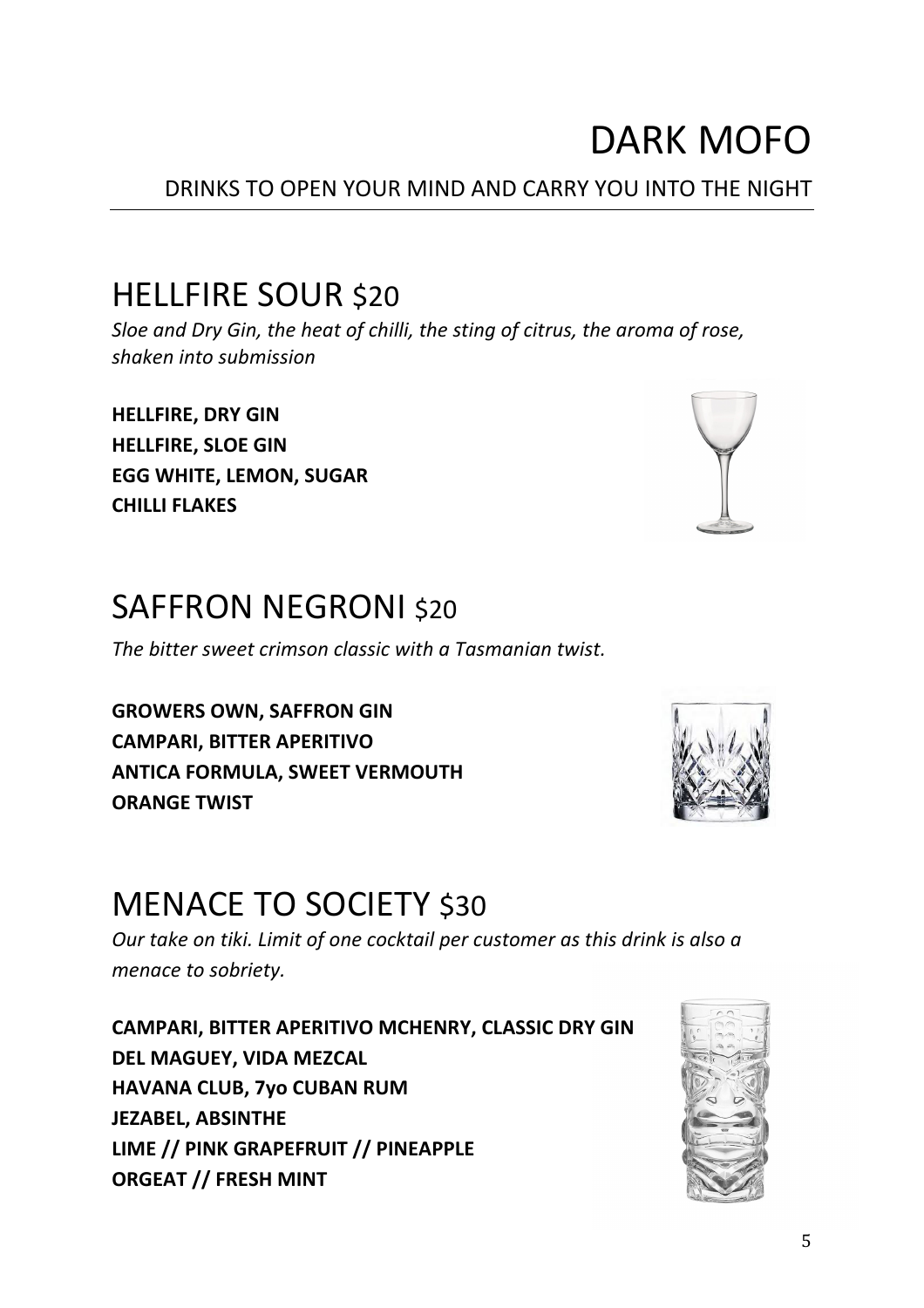# MODERN CLASSICS

### ESPRESSO MARTINI \$20

*Australia's favourite cocktail where our devotion to coffee and booze collides. The SOCIETY recipe includes cold drip coffee, premium vodka and burnt orange.*

**ENDAGERED DISTILLING, VODKA COFFEE LIQUEUR COLD DRIP COFFEE BURNT ORANGE** 

### COSMOPOLITAN \$20

*And just like that… the Cosmo returns. The OG pink drink popularised in the 90's by cultural icons like Carrie Bradshaw and Madonna. A nostalgic, rose-tinted reminder of a simpler time.*

**ENDAGERED DISTILLING, VODKA COINTREAU, ORANGE LIQUEUR CRANBERRY JUICE LEMON JUICE**

### PENICILLIN \$20

*Created in the early 2000's by Rockstar Australian bartender Sam Ross the Penicillin is sure to cure whatever ails you.*

**MONKEY SHOULDER, SCOTCH LAPHROAIG, SINGLE MALT WHISKY HONEY & GINGER SYRUP LEMON JUICE**





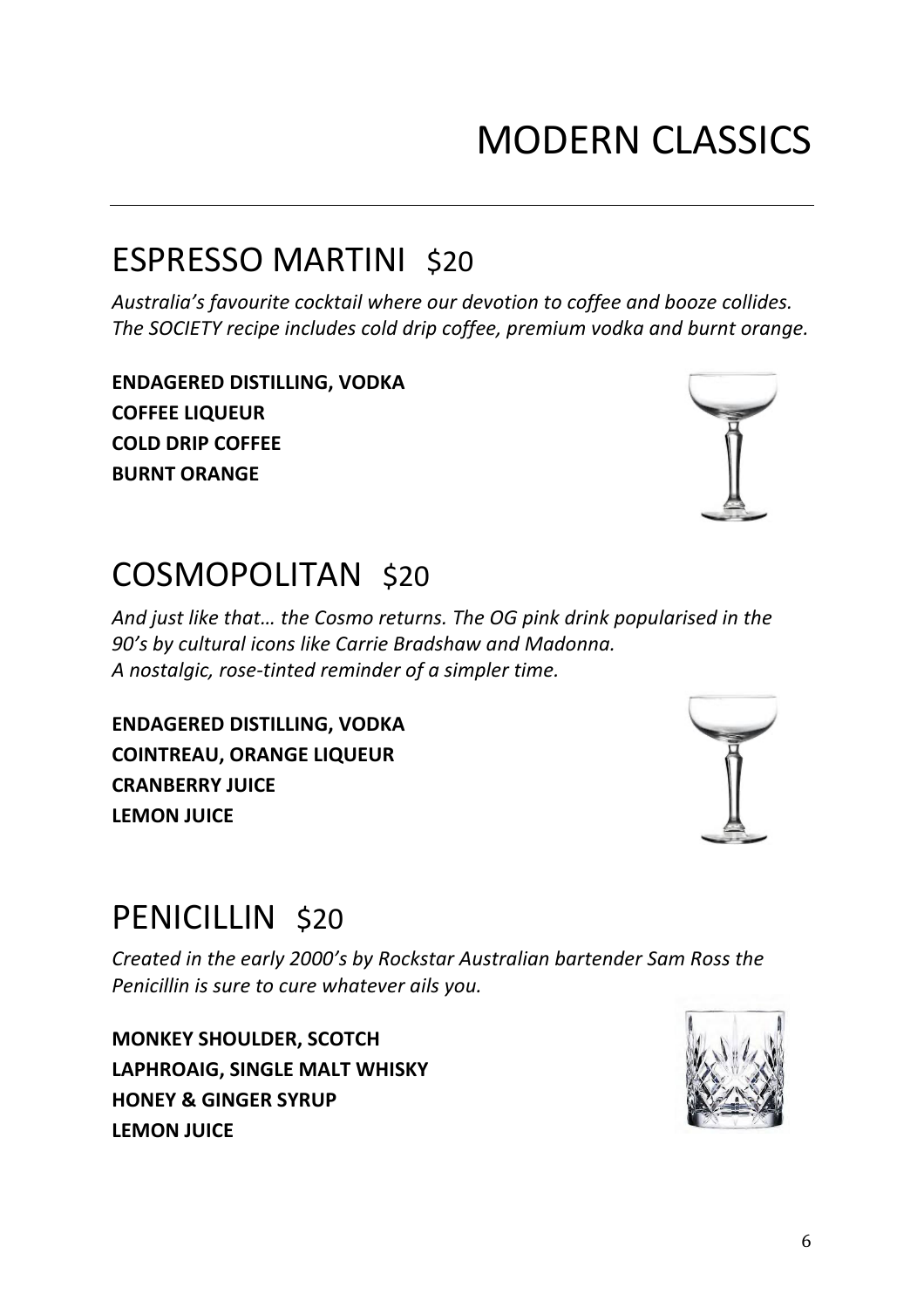### VINTAGE CLASSICS

#### BEES KNEES \$20

*The Bees Knees was invented in the 1920's by American socialite and philanthropist Mrs Margaret Brown, who after surviving the Titanic was famously known as the 'Unsinkable Molly Brown.' The SOCIETY recipe highlights local honey and garden botanicals.* 

**MCHENRY, CLASSIC DRY GIN LEATHERWOOD HONEY LEMON JUICE ROSEMARY & LAVENDER**

#### AVIATION \$20

*If you fancy sipping on a pretty purple drink then may we introduce you to the Aviation. Don't be fooled by the pretty face, this is a serious drink.*

**MCHENRY, CLASSIC DRY GIN LUXARDO, MARASCHINO VIOLETTE LIQUEUR LEMON JUICE FLORALS**

#### AMARETTO SOUR \$20

*Not quite vintage, this contemporary classic will leave you 'frothing' a very popular drink with a devoted following.* 

**DISARONNO, AMARETTO ANGOSTURA, BITTERS EGG WHITE, LEMON, SUGAR LUXARDO CHERRY**





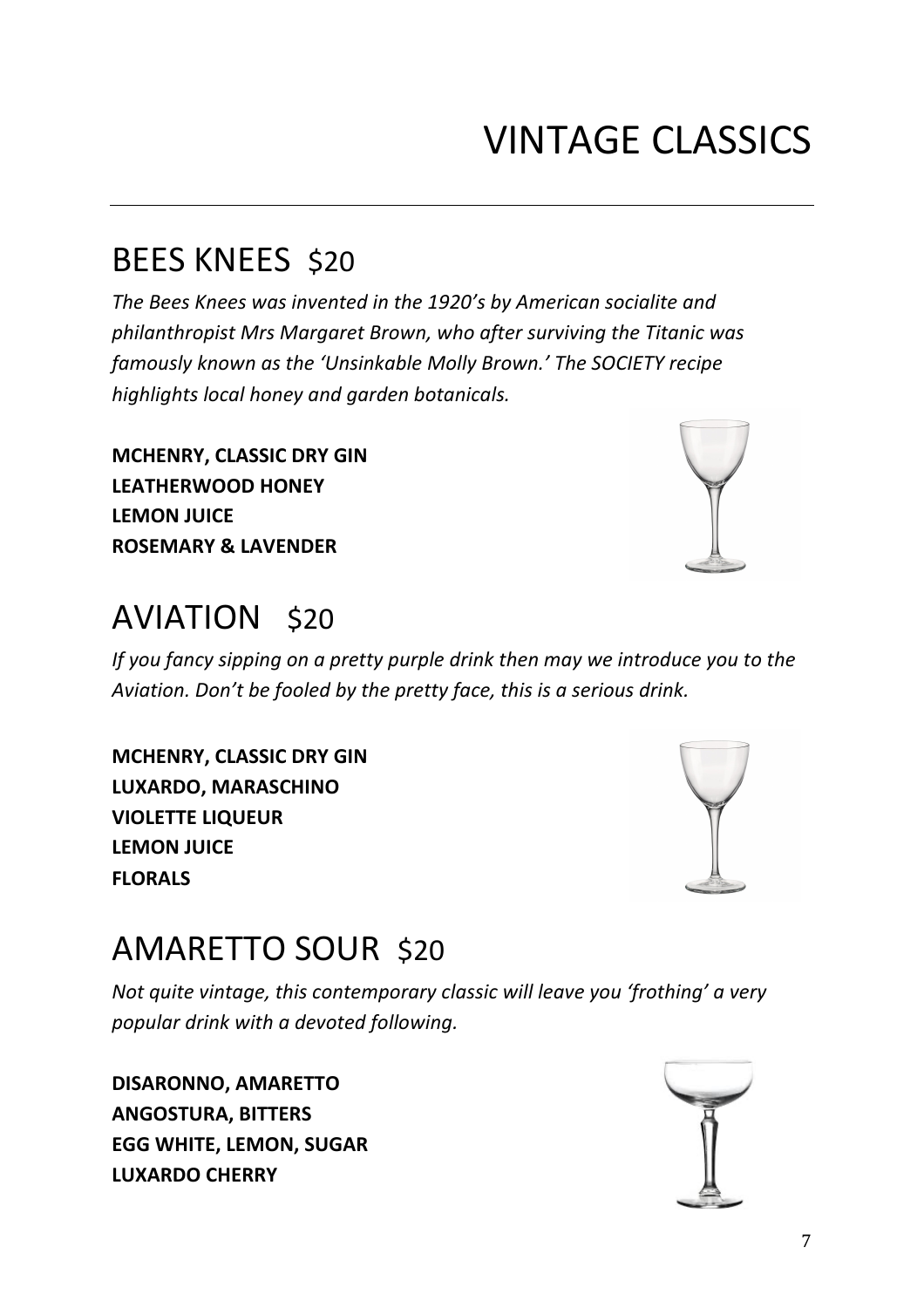### VINTAGE CLASSICS

### PÎNA COLADA \$20

*Who needs a holiday when you can drink Pîna Coladas and get caught in the rain? Blended with our light and luscious house-made vegan sorbet.*

**BACARDI, CARTA BLANCA RUM COCONUT, PINEAPPLE & LIME SORBET SHAVED COCONUT**

#### MARGARITA \$20

*Take a little trip to Mexico with this timeless classic.*

**1800, SILVER TEQUILA COINTREAU, ORANGE LIQUEUR LIME JUICE SEA SALT** 

#### MONTPELIER MARTINI \$22

*Our house martini is strong, sexy and sophisticated. Stirred 50 times for perfect dilution.*

**MCHENRY, CLASSIC DRY GIN DOLIN, DRY VERMOUTH**

**DIRTY?** SICILIAN OLIVES **TWISTED?** LEMON TWIST **GIBSON?** PICKLED ONION

#### CUSTOM-MADE MARTINI \$28

*Made with your choice of Gin, from our evolving collection of 150+ bottles.*



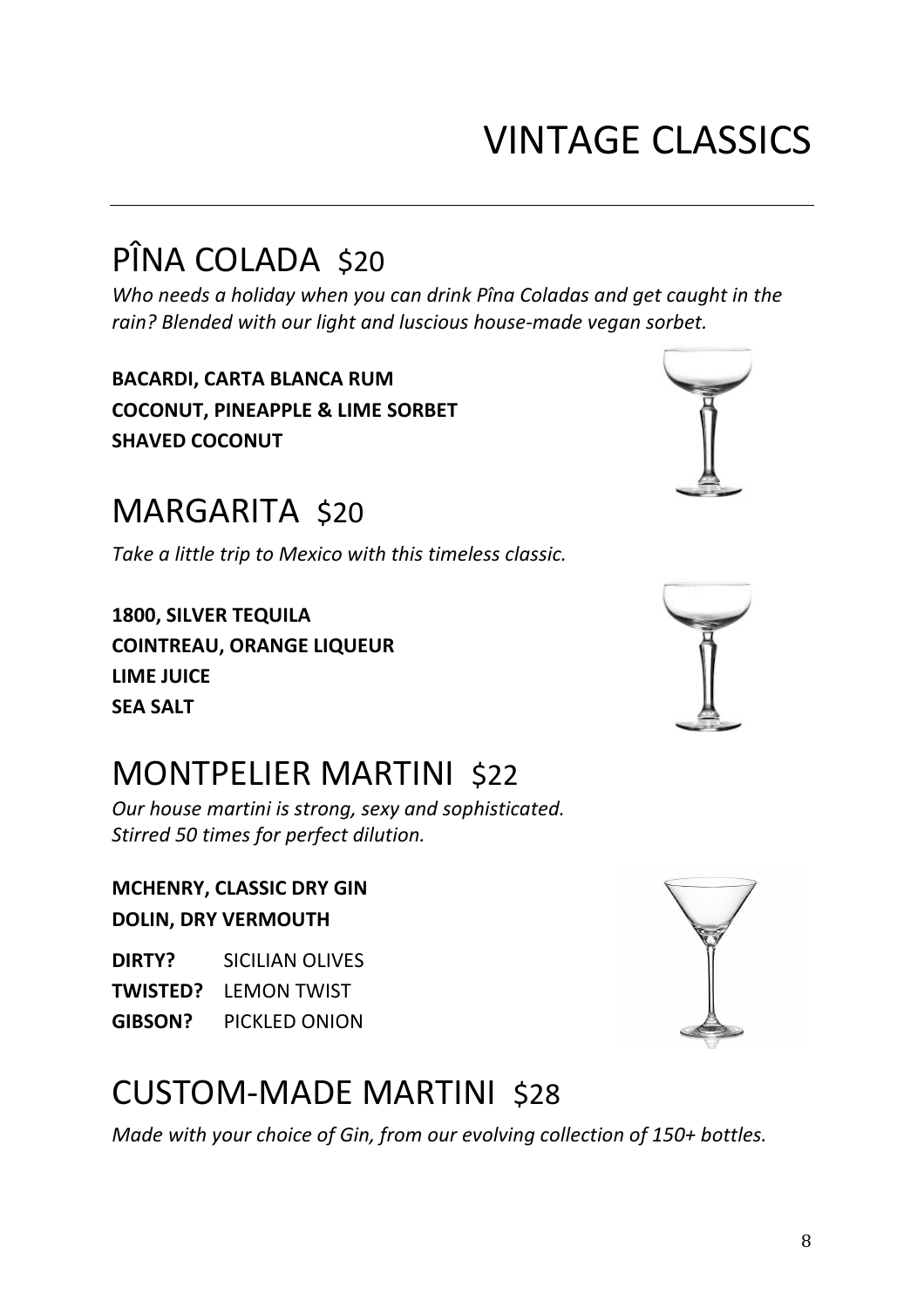## VINTAGE CLASSICS

#### MANHATTAN \$22

*We serve our Manhattan medium - dry with the 'perfect' ratio of sweet and dry vermouth mixed with high quality rye whiskey.*

**TEMPLETON, RYE ANTICA FORMULA DOLIN, DRY ANGOSTURA BITTERS LUXARDO CHERRY**

#### WHISKY SOUR \$20

*The whisky sour thrived during the prohibition-era and its legacy continues. Scotch whisky, fresh citrus, sugar and egg white shaken into submission creating a gorgeous meringue like foam.*

**MONKEY SHOULDER, SCOTCH EGG WHITE, LEMON, SUGAR LUXARDO CHERRY** 

#### OLD FASHIONED \$18

*We stir our Old Fashioneds with the good stuff, using premium spirits and house made or small batch bitters.*

| <b>WHISKY</b>  | <b>MONKEY SHOULDER // APRICOT &amp; SMOKED HICKORY</b> |
|----------------|--------------------------------------------------------|
| <b>BOURBON</b> | <b>BUFFALO TRACE // SPICED CHOCOLATE BITTERS</b>       |
| <b>RUM</b>     | ANGOSTURA, 1919 RUM // FIG & CINNAMON BITTERS          |



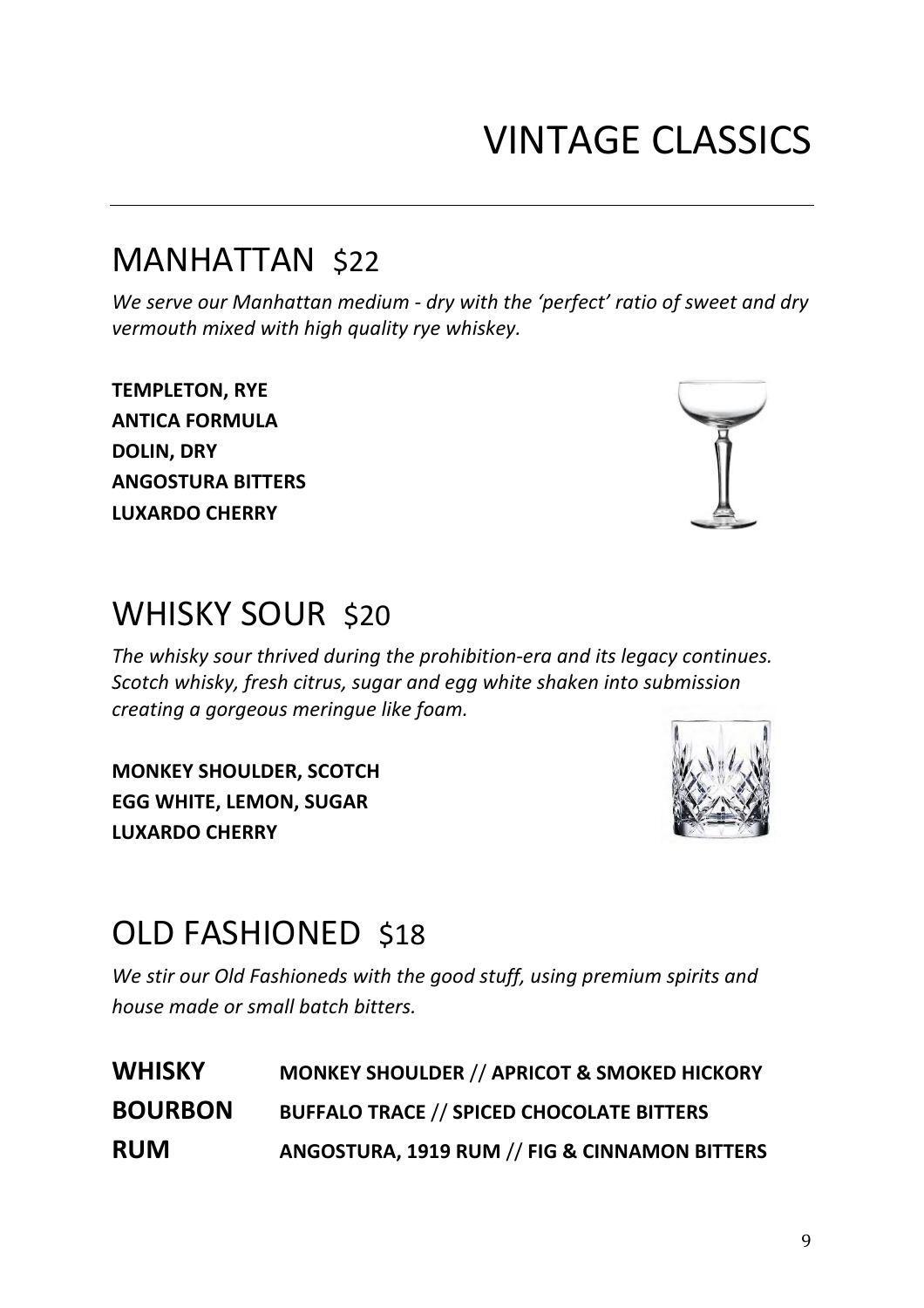#### 10

### NON - ALCOHOLIC

#### SOFT DRINKS \$5

- **SODA WATER**
- **HOUSE-MADE TONIC**
- **BITTERS, LIME & SODA**
- **LEMON, LIME & BITTERS**
- **LEMONADE**
- **GINGER BEER**
- **COCA-COLA**
- **DIET COKE**

#### COUNTERFEIT COSMO\$10

*A unique Tasmanian take on the iconic cosmopolitan.*

**ASHBOLT, ELDERBERRY CRANBERRY JUICE LIME JUICE ROSEMARY** 

#### BUMBLE BEE \$10

*Flavour profile Inspired by the classic Bees Knees cocktail minus the gin. Juniper, local honey, fresh citrus and garden botanicals.*

**JUNIPER TINCTURE LEATHERWOOD HONEY LEMON JUICE ROSEMARY & LAVENDER**





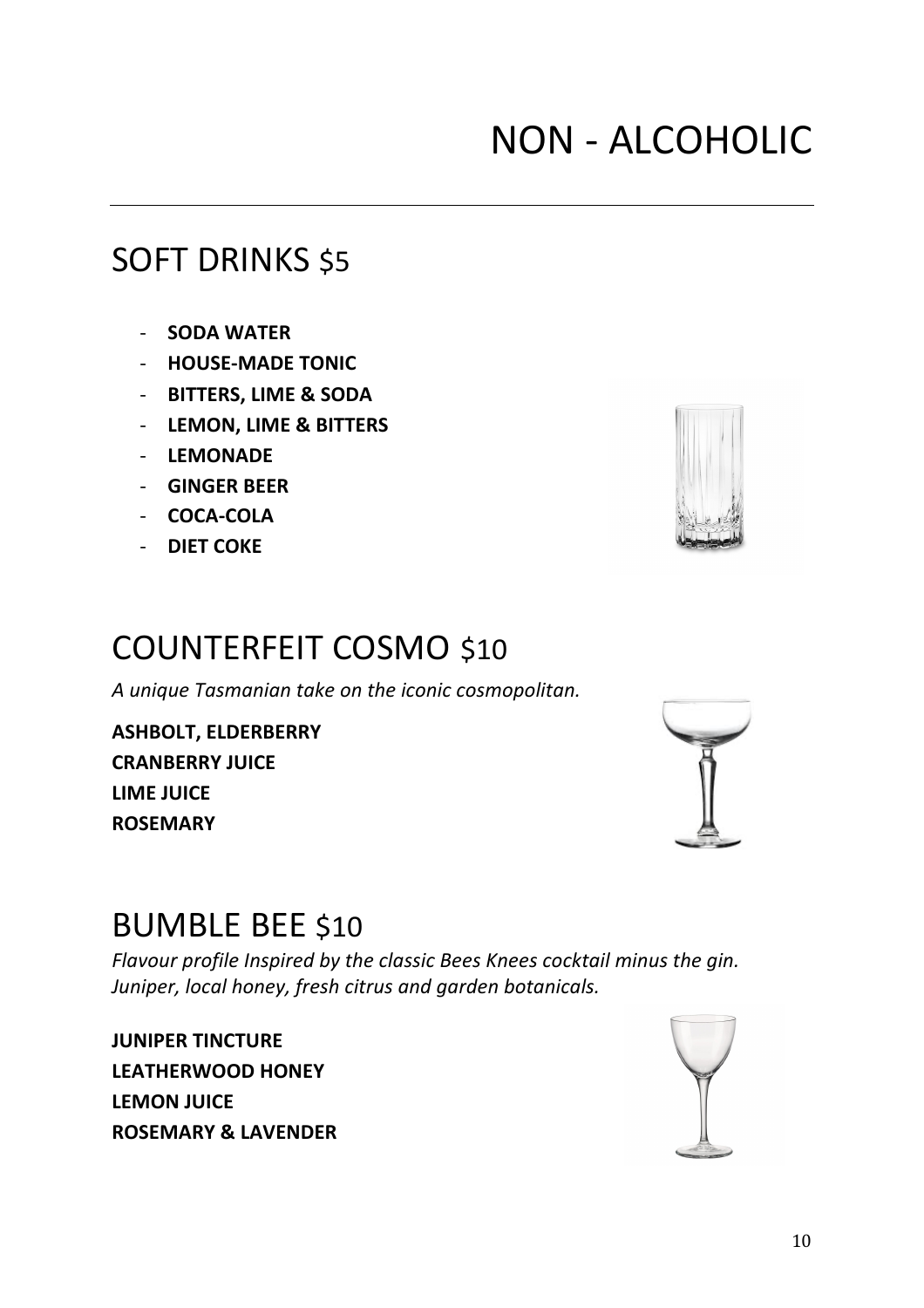### NON – ALCOHOLIC

### PÎNA FAUXLADA \$10

*Who needs a holiday when you can drink Pîna Fauxlada's and get caught in the rain? Created using our light and luscious house-made vegan sorbet.*

**COCONUT, LIME & PINEAPPLE SORBET PINEAPPLE JUICE DEHYDRATED PINEAPPLE SHAVED COCONUT** 

#### MOCK MULE \$10

*Refreshing and fragrant mocktail balancing sweet and sour elements.*

**BUNDERBERG, GINGER BEER ASHBOLT, ELDERFLOWER LIME JUICE FRESH MINT**

#### CARAMILK KID \$10

*Cadbury Caramilk in cocktail form, loose yourself in this creamy, dreamy, caramel elixir, garnished with a row of chocolate.*

**WHITE CHOCOLATE SALTED CARAMEL REAL MILK CADBURY, CARAMILK**